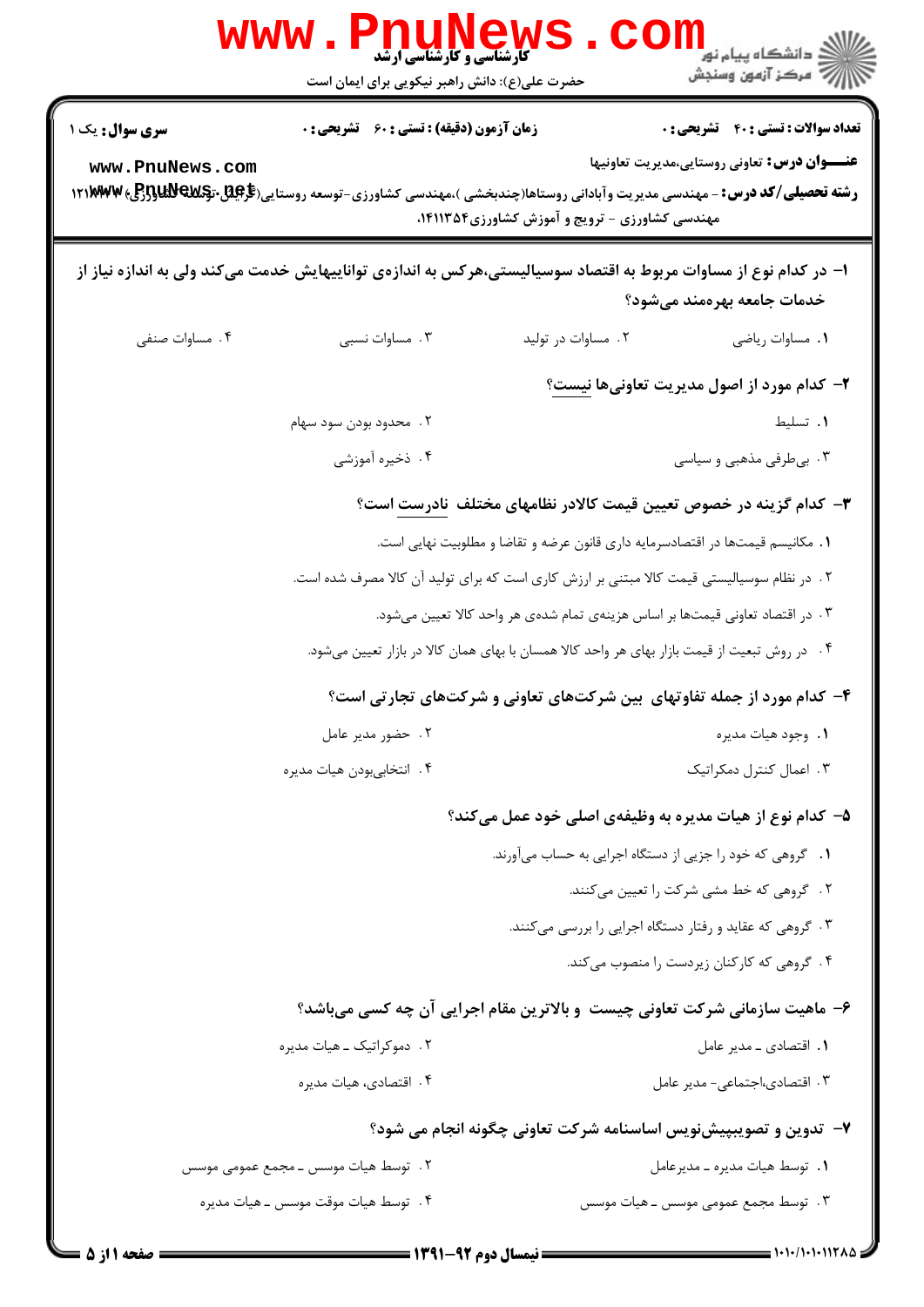|                        | <b>کارشناسی و کارشناسی ارشد</b><br>حضرت علی(ع): دانش راهبر نیکویی برای ایمان است                                                      |                                                | ڪ دانشڪاه پيا <sub>م</sub> نور<br>7ء مرڪز آزمون وسنڊش         |
|------------------------|---------------------------------------------------------------------------------------------------------------------------------------|------------------------------------------------|---------------------------------------------------------------|
| <b>سری سوال :</b> ۱ یک | زمان آزمون (دقیقه) : تستی : 60 قشریحی : 0                                                                                             |                                                | <b>تعداد سوالات : تستی : 40 قشریحی : 0</b>                    |
| www.PnuNews.com        | <b>رشته تحصیلی/کد درس:</b> مهندسی مدیریت وآبادانی روستاها(چندبخشی )،مهندسی کشاورزی-توسعه روستایی(گر <b>بلیPتومکلاولولیRywv P</b><br>. | ،مهندسی کشاورزی - ترویج و آموزش کشاورزی۱۴۱۱۳۵۴ | <b>عنـــوان درس:</b> تعاونی روستایی،مدیریت تعاونیها           |
|                        |                                                                                                                                       |                                                | ۸– کدام عبارت در خصوص ارکان شرکت تعاونی درست است؟             |
|                        |                                                                                                                                       |                                                | ٠١. مجمع عمومي فقط يک بار تشكيل مي شود.                       |
|                        |                                                                                                                                       |                                                | ٢. مجمع عمومي عادي فقط يک بار تشکيل ميشود.                    |
|                        |                                                                                                                                       |                                                | ۰۳ انتخاب مدیرعامل شرکت تعاونی با مجمع عمومی موسس است.        |
|                        |                                                                                                                                       |                                                | ۴ . تشکیل اولین مجمع عمومی موسس از وظایف مجمع عمومی موسس است. |
|                        |                                                                                                                                       |                                                | ۹- کدام مورد از جمله وظایف مجمع عمومی عادی شرکت تعاونی نیست؟  |
|                        | ٢. انتخاب هيات مديره                                                                                                                  |                                                | ٠١ تغيير اساسنامه شركت                                        |
|                        | ۰۴ تصویب خط مشی شرکت                                                                                                                  |                                                | ٠٣. تجديد انتخاب هيات مديره                                   |
|                        | +ا– بر اساس نظر Koontg و Donnell،كدام گزینه از وظایف هیات مدیره شركت تعاونی نیست؟                                                     |                                                |                                                               |
|                        | ۰۲ سازمانبندی تعاونی                                                                                                                  |                                                | ٠١. تعيين مدير عامل                                           |
|                        | ۰۴ مراقبت از دارایی شرکت                                                                                                              |                                                | ۰۳ تعیین اهداف شرکت                                           |
|                        |                                                                                                                                       |                                                | 11- مهمترین مساله حیاتی شرکت تعاونی کدام مورد است؟            |
| ۰۴ انتصاب مديران       | ۰۳ انتخاب مديرعامل                                                                                                                    | ۰۲ کنترل بودجه                                 | ٠١. انتخاب كاركنان                                            |
|                        |                                                                                                                                       |                                                | ۱۲- کدام نوع از آموزش برای کارکنان تعاونی ضروری نیست؟         |
|                        | ۲. آشنایی با روشها                                                                                                                    |                                                | ٠١. هم سطح كردن مسئوليتها                                     |
|                        | ۰۴ تکمیل معلومات فردی                                                                                                                 |                                                | ٠٣. شناخت خصايص تعاون                                         |
|                        |                                                                                                                                       |                                                | ۱۳- آموزش کارکنان تعاونی از مسئولیتهای کدام بخش است؟          |
| ۰۴ مديران سطوح         | ۰۳ مجمع عمومی                                                                                                                         | ۰۲ هيات مديره                                  | ٠١. رييس دستگاه اجرايي                                        |
|                        | ۱۴- وظیفه تهیه گزارشات معاملاتی و امور داخلی و خارجی شرکت تعاونی به عهده کدام رکن شرکت تعاونی است؟                                    |                                                |                                                               |
|                        | ۰۲ هيات مديره                                                                                                                         |                                                | <b>۱.</b> مدیرعامل                                            |
|                        | ۰۴ مدیران اجرایی قسمتها                                                                                                               |                                                | ۰۳ مجمع عمومی عادی                                            |
|                        |                                                                                                                                       |                                                |                                                               |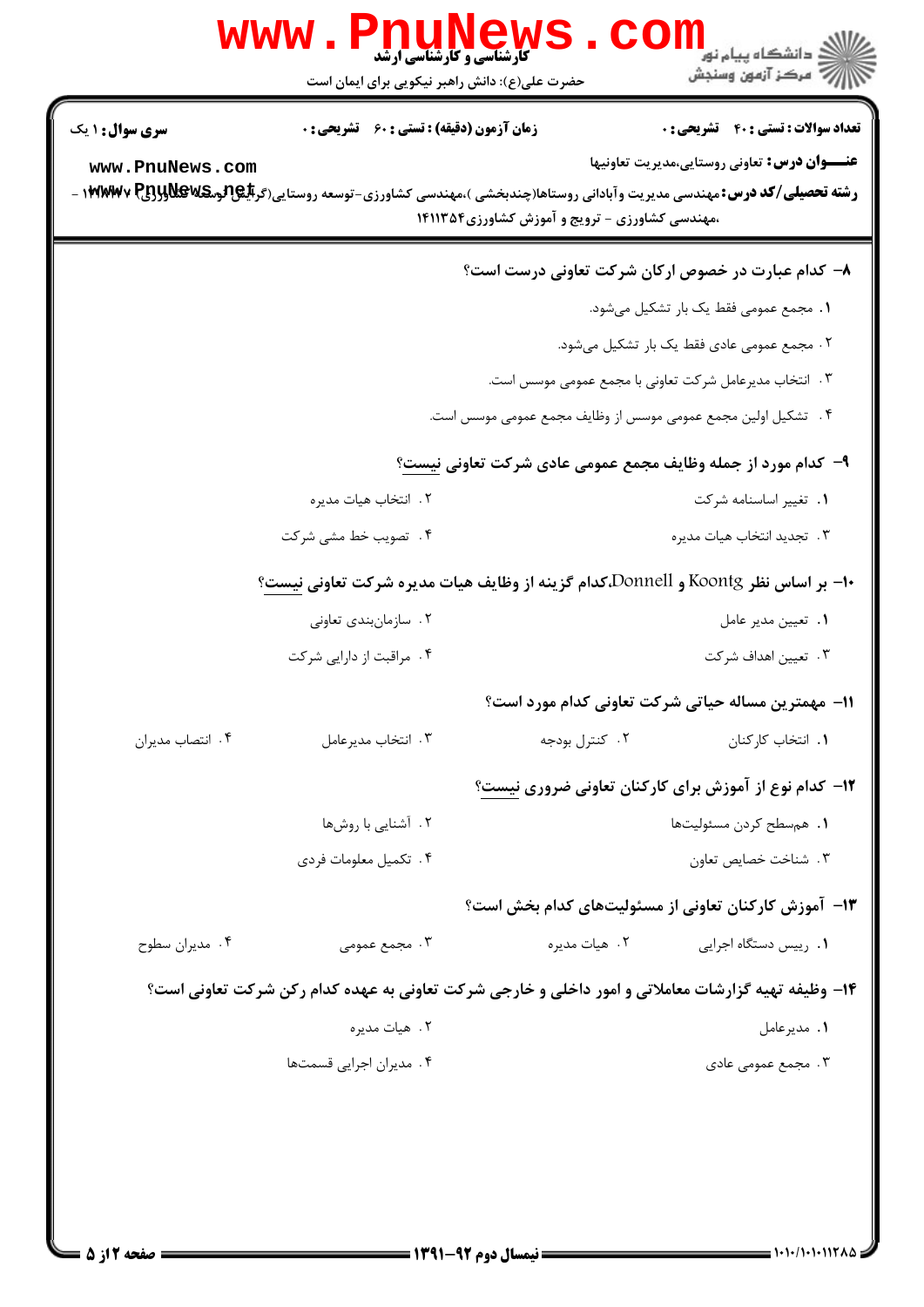|                                           | <b>www.PnuNew</b><br><b>کارشناسی و کارشناسی ارشد</b><br>حضرت علی(ع): دانش راهبر نیکویی برای ایمان است |                                                                                                                                                                                                  | ر دانشڪاه پيام نور <mark>−</mark><br>ا∛ مرکز آزمون وسنڊش                                            |
|-------------------------------------------|-------------------------------------------------------------------------------------------------------|--------------------------------------------------------------------------------------------------------------------------------------------------------------------------------------------------|-----------------------------------------------------------------------------------------------------|
| <b>سری سوال : ۱ یک</b><br>www.PnuNews.com | <b>زمان آزمون (دقیقه) : تستی : 60 ٪ تشریحی : 0</b>                                                    | <b>رشته تحصیلی/کد درس:</b> مهندسی مدیریت وآبادانی روستاها(چندبخشی )،مهندسی کشاورزی-توسعه روستایی(گر <b>بلیهالوبکلاولالولاولیا) ۱۴۲۳/۱۷۷</b> -<br>،مهندسی کشاورزی - ترویج و آموزش کشاورزی ۱۴۱۱۳۵۴ | <b>تعداد سوالات : تستي : 40 ٪ تشريحي : 0</b><br><b>عنـــوان درس:</b> تعاوني روستايي،مديريت تعاونيها |
|                                           |                                                                                                       | ١. مديرعامل، حلقه ارتباطي بين اعضاء و هيات مديره است.<br>۲ . پیشنهاد بودجه جاری شرکت بر عهده مجمع عمومی عادی است.<br>۰۳ یکی از وظایف غیرمستقیم هیات مدیره خودآموز بودن آنهاست.                   | ۱۵– کدام عبارت در مورد شرکت تعاونی درست است؟<br>۴. مدیرعامل در برابر اعضاء به طور مستقیم مسئول است. |
| ۰۴ خط مشی خاص                             | ۰۳ نظارت عالی                                                                                         | ۱۶– تفویض اختیار مدیرعامل به کارکنان از چه نظر اهمیت دارد؟<br>۲. نظارت عمومی                                                                                                                     | ۱. آموزش                                                                                            |
|                                           | ٢. متخصص ــ هيات مديره<br>۴. عادي _ هيات مديره                                                        | ۱۷– خصوصیت شاخص مدیرعامل در شرکت تعاونی چیست و تقسیم مسئولیتها بستگی به طرز تفکر کدام رکن شرکت تعاونی                                                                                            | دارد؟<br><b>۱.</b> متخصص- مدیرعامل<br>۰۳ مادی - مدیرعامل                                            |
| ۰۴ رابرت آون                              | ۰۳ ژرژ فوکه                                                                                           | ۱۸- جنبهی اجتماعی شرکت تعاونی نخستین بار توسط چه کسی ارائه شد؟<br>۰۲ ادگار میلو                                                                                                                  | ٠١ مورتيز بونو                                                                                      |
| ۰۴ بهره محدود از سرمايه                   | ۰۳ مهارت فنی                                                                                          | ۲. عضویت آزاد                                                                                                                                                                                    | <b>۱۹</b> کدام گزینه جزء اصول سیستم راچدیل نیست؟<br>۰۱ خرید نقدی                                    |
|                                           | ۲. تعهد تقاضای خرید به تناسب جذب بازار<br>۰۴ پیشرفت مدام در افزایش ظرفیت تولید                        | +۲- برای تامین هماهنگی لازم بین شرکتهای تعاونی تولید و مصرف، کدام راه موثر است؟                                                                                                                  | 1. عقد قراردادهای یکجانبه مالی<br>۰۳ برنامه کنترل بهای اجناس مورد احتیاج عموم                       |
| ۰۴ حمل و نقل                              | ۰۳ نظارت و راهنمایی                                                                                   | <b>۲۱</b> - در کشورهایی که بیش از یک قرن تعاونیها فعالیت دارند، مداخلهی دولتها به چه شکل است؟<br>۲. بازاریابی                                                                                    | ٠١. تخصيص اعتبارات                                                                                  |
| ۰۴ تمرکز                                  | ۰۳ نادیده گرفتن                                                                                       | ۲۲−   اساس ابتکار بسته به  مسئولیتها و اختیارات و استفاده از نظرات و بصیرتهاست؟<br>٢. تعيين                                                                                                      | ٠١. تفويض                                                                                           |
|                                           |                                                                                                       |                                                                                                                                                                                                  |                                                                                                     |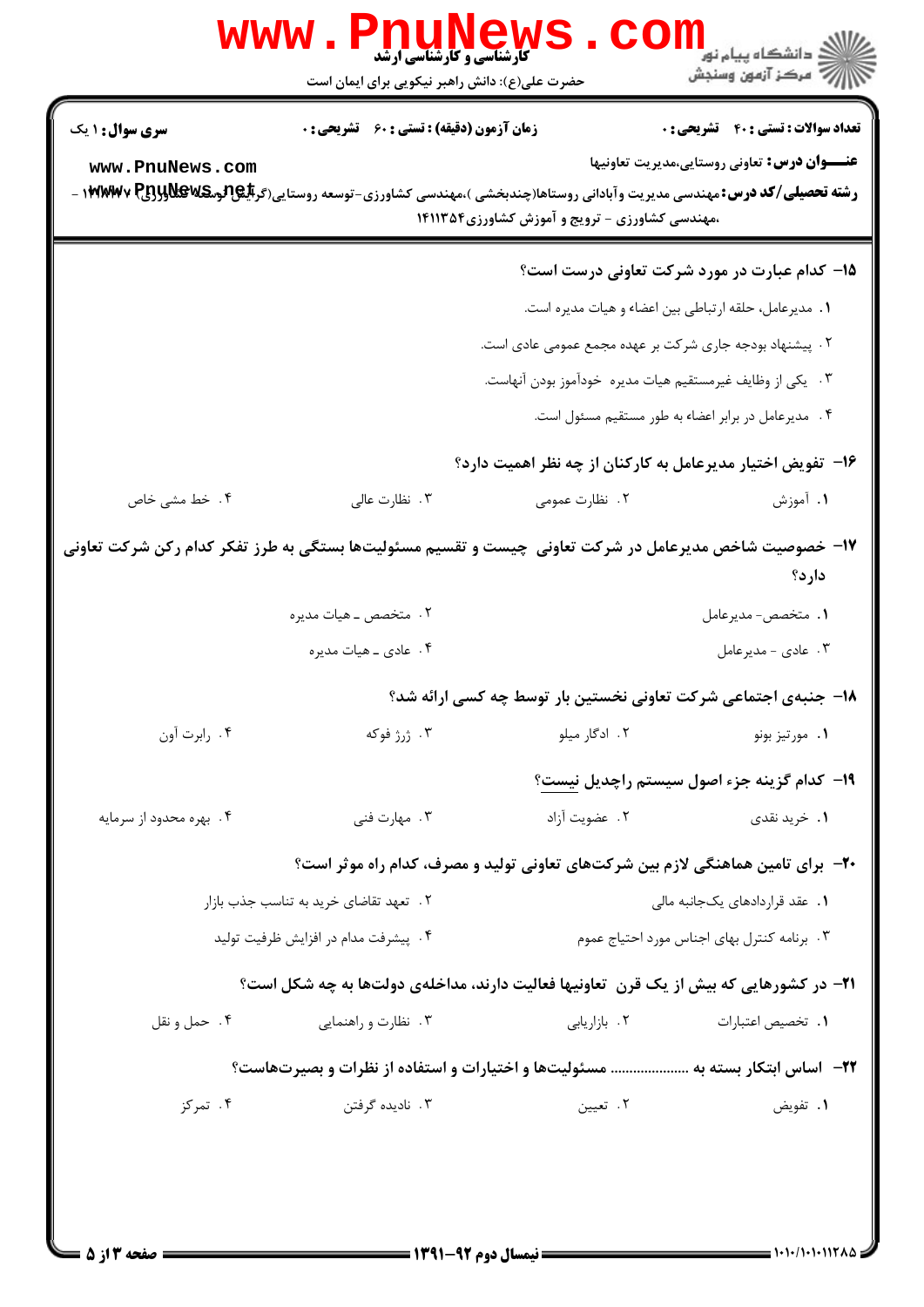| ڪ دانشڪاه پيام نور<br><i>¶</i> مرڪز آزمون وسنڊش<br><b>ٔ کارشناسی و کارشناسی ارشد</b><br>حضرت علی(ع): دانش راهبر نیکویی برای ایمان است                                                                                                                           |
|-----------------------------------------------------------------------------------------------------------------------------------------------------------------------------------------------------------------------------------------------------------------|
| <b>زمان آزمون (دقیقه) : تستی : 60 ٪ تشریحی : 0</b><br><b>تعداد سوالات : تستی : 40 قشریحی : 0</b><br><b>سری سوال : ۱ یک</b>                                                                                                                                      |
| <b>عنـــوان درس:</b> تعاوني روستايي،مديريت تعاونيها<br>www.PnuNews.com<br><b>رشته تحصیلی/کد درس:</b> مهندسی مدیریت وآبادانی روستاها(چندبخشی )،مهندسی کشاورزی-توسعه روستایی(گر <b>بلیهالوترلیللی ۱۴۷۳۷۷۷</b> -<br>،مهندسی کشاورزی - ترویج و آموزش کشاورزی۱۴۱۱۳۵۴ |
| <b>۲۳</b> - در چه صورت به هماهنگی و همسطح کردن فعالیتها نیاز بیشتری وجود دارد؟                                                                                                                                                                                  |
| ۲. با افزایش ابتکار و اختیار دستگاه مدیریت<br>١. با حذف تعهد واقعي                                                                                                                                                                                              |
| ۴. با افزایش تماسهای شفاهی<br>۰۳ با برقراری نظام و کنترل از بالا به پایین                                                                                                                                                                                       |
| <b>۳۴</b> - کدام عامل در ازدیاد اعتماد در شرکتهای تعاونی موثر نیست؟                                                                                                                                                                                             |
| ۲. خط مشی مناسب<br>۰۱ برخورد در محیط مانوس                                                                                                                                                                                                                      |
| ۰۴ سلسله مراتب<br>۰۳ تامین شغلی                                                                                                                                                                                                                                 |
| ۲۵– کدام گزینه جزء عوامل مهم بازدارنده فعالیت تعاونیها در جامعهی امروز نیست؟                                                                                                                                                                                    |
| ۰۳ روحيه همكاري<br>۰۴ نداشتن تشکیلات دقیق<br>٠٢ رعايت دقيق قوانين<br>1. محدود بودن سرمايه                                                                                                                                                                       |
| ۲۶- کمک به برقراری ارتباط و همکاری متقابل بین تعاونیها ، مردم - دولت و سایر ارتباطات داخلی و خارجی از مقاصد چه<br>تشکیلات <i>ی</i> است؟                                                                                                                         |
| ۲. وزارت تعاون،کار و رفاه اجتماعی<br>٠١. وزارت جهاد كشاورزى                                                                                                                                                                                                     |
| ۰۳ اتحادیههای تعاونی<br>۴. اتحادیههای منطقهای                                                                                                                                                                                                                   |
| ٢٧- كدام يك جزء اركان يك اتحاديه تعاوني نيست؟                                                                                                                                                                                                                   |
| ۰۴ مجمع عمومی<br>۰۳ هيات مديره<br>۰۲ مدیرعامل<br>۰۱ هيات بازرسي                                                                                                                                                                                                 |
| ۲۸– اتحادیههای بینالمللی تعاون به غیر از سطح بینالمللی در چه سطوح دیگری فعالیت میکنند؟                                                                                                                                                                          |
| ۲. سطوح ملی و فرا منطقهای<br>۰۱ سطوح تخصصی، ملی و منطقهای                                                                                                                                                                                                       |
| ۰۳ نمایندگیهای ملی و محلی<br>۰۴ سطوح تخصصي بينالمللي                                                                                                                                                                                                            |
| <b>۲۹</b> - ثبت هر شرکت تعاونی برپایه کدام گزینه صورت میگیرد؟                                                                                                                                                                                                   |
| ۰۳ تصويب آييننامه<br>٢. تنظيم اساسنامه<br>۰۴ تامین رفاه<br>۰۱ تصویب دولت                                                                                                                                                                                        |
| ۳۰– تعداد اعضاء در شرکتهای تعاونی تولید  از گستردگی بسیار برخوردار باشد؟                                                                                                                                                                                        |
| ۰۴ میتواند<br>۰۲ نمیتواند<br>۰۳ لازم است<br>٠١. بهتر است                                                                                                                                                                                                        |
| ۳۱−  بنا به نظر ژرژفوکه مزایای کدام نوع شرکت تعاونی نقاط ضعف آن را میپوشاند؟                                                                                                                                                                                    |
| ۰۳ شهری<br>۰۲ روستایی<br>۰۱ کوچک<br>۰۴ تولید                                                                                                                                                                                                                    |
|                                                                                                                                                                                                                                                                 |